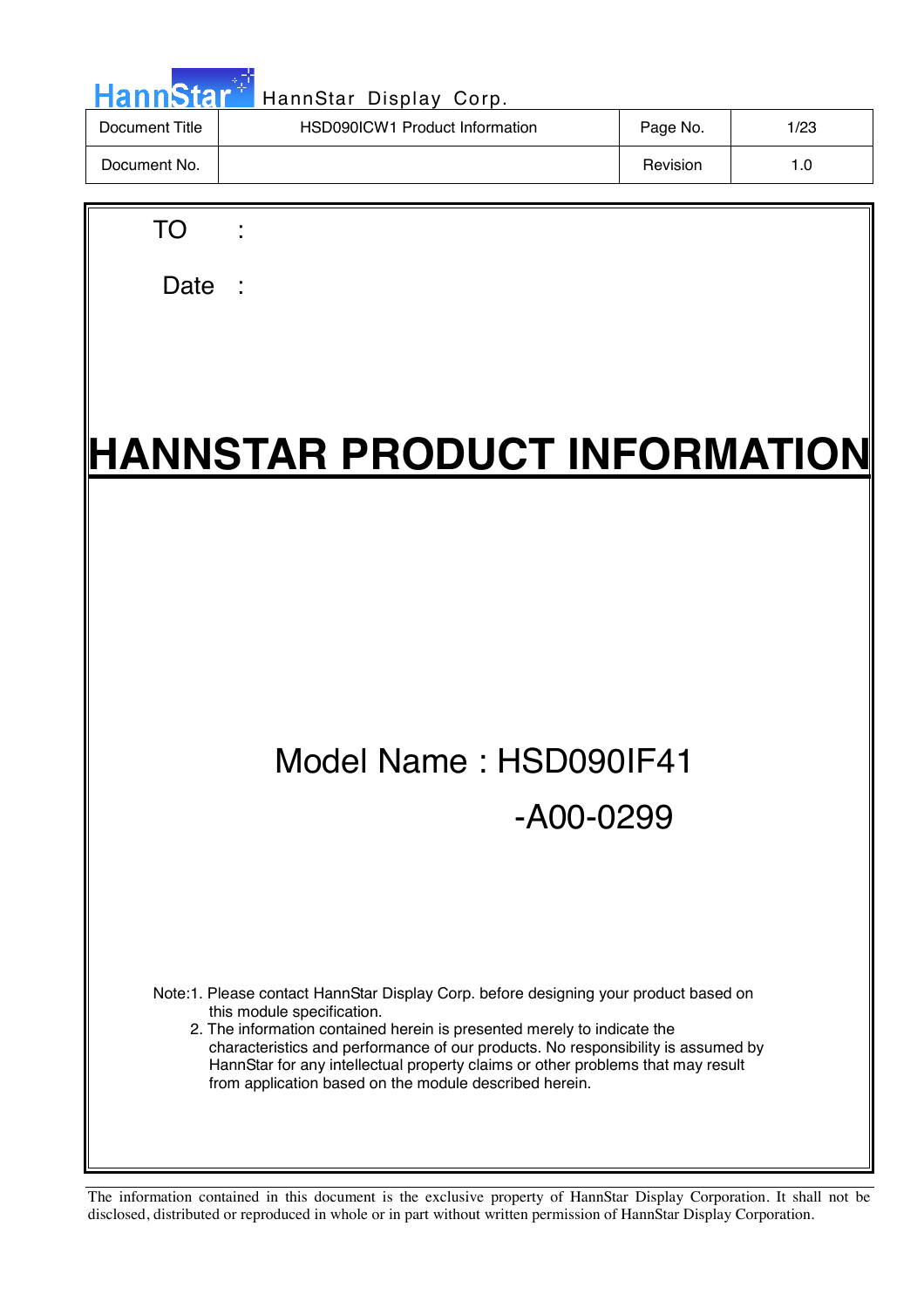| <b>HannStar</b> |  |
|-----------------|--|

### HannStar Display Corp.

| Document Title | HSD090ICW1 Product Information | Page No. | 2/23 |
|----------------|--------------------------------|----------|------|
| Document No.   |                                | Revision |      |

| <b>Record of Revisions</b> |      |                                                    |  |  |
|----------------------------|------|----------------------------------------------------|--|--|
| Rev.                       | Date | Description of change                              |  |  |
| $1.0\,$                    |      | AUG 22, 2006 Product information was first issued. |  |  |
|                            |      |                                                    |  |  |
|                            |      |                                                    |  |  |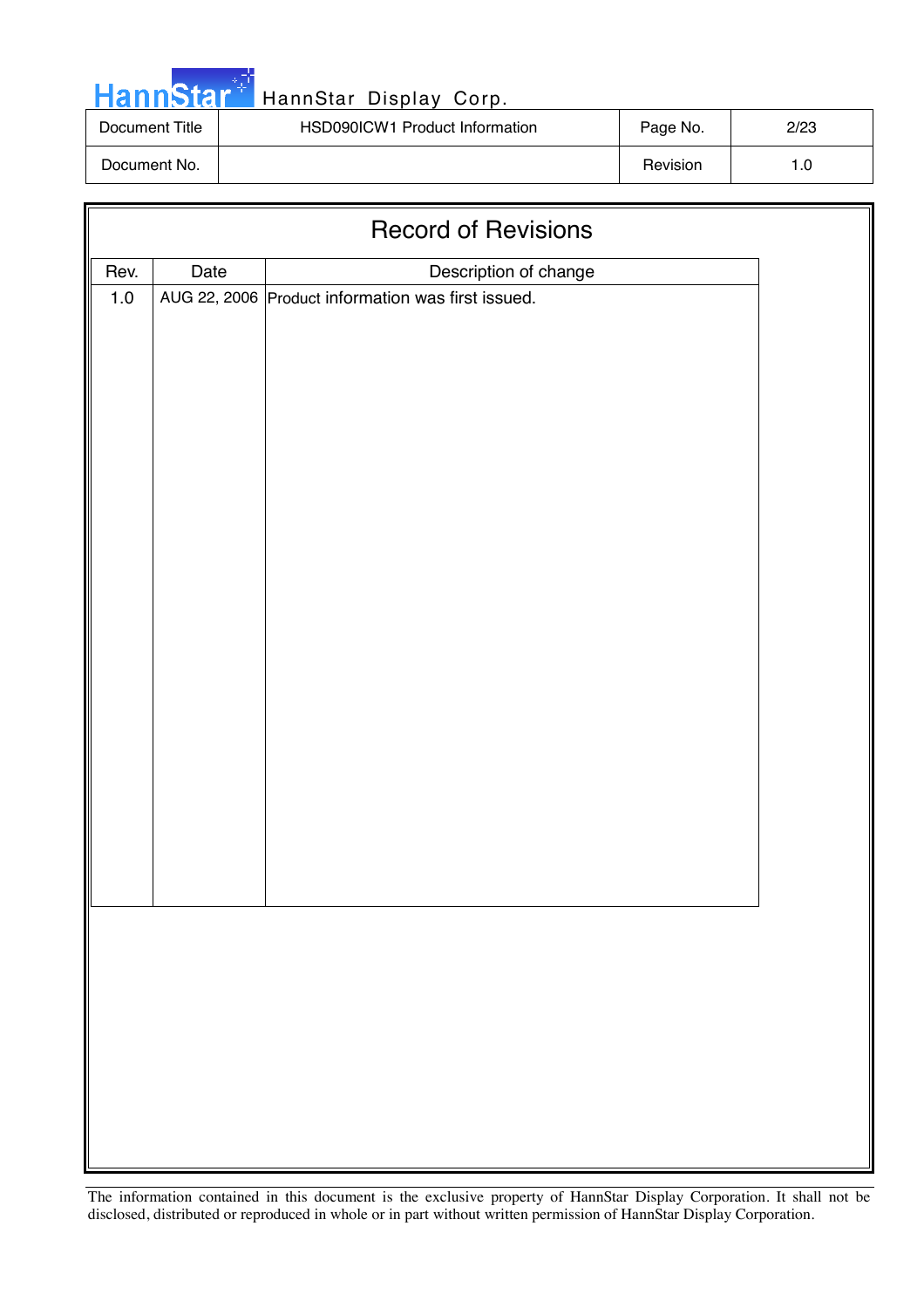## HannStar<sup>t HannStar Display Corp.</sup>

| Document Title | HSD090ICW1 Product Information | Page No. | 3/23 |
|----------------|--------------------------------|----------|------|
| Document No.   |                                | Revision |      |

|                                                                               | Contents                  |    |
|-------------------------------------------------------------------------------|---------------------------|----|
| l1.0<br> 2.0<br>3.0<br>4.0<br>5.0<br>6.0<br>7.0<br>8.0<br>9.0<br>10.0<br>11.0 | Pixel Format<br>LOT MARK. | 21 |
|                                                                               |                           |    |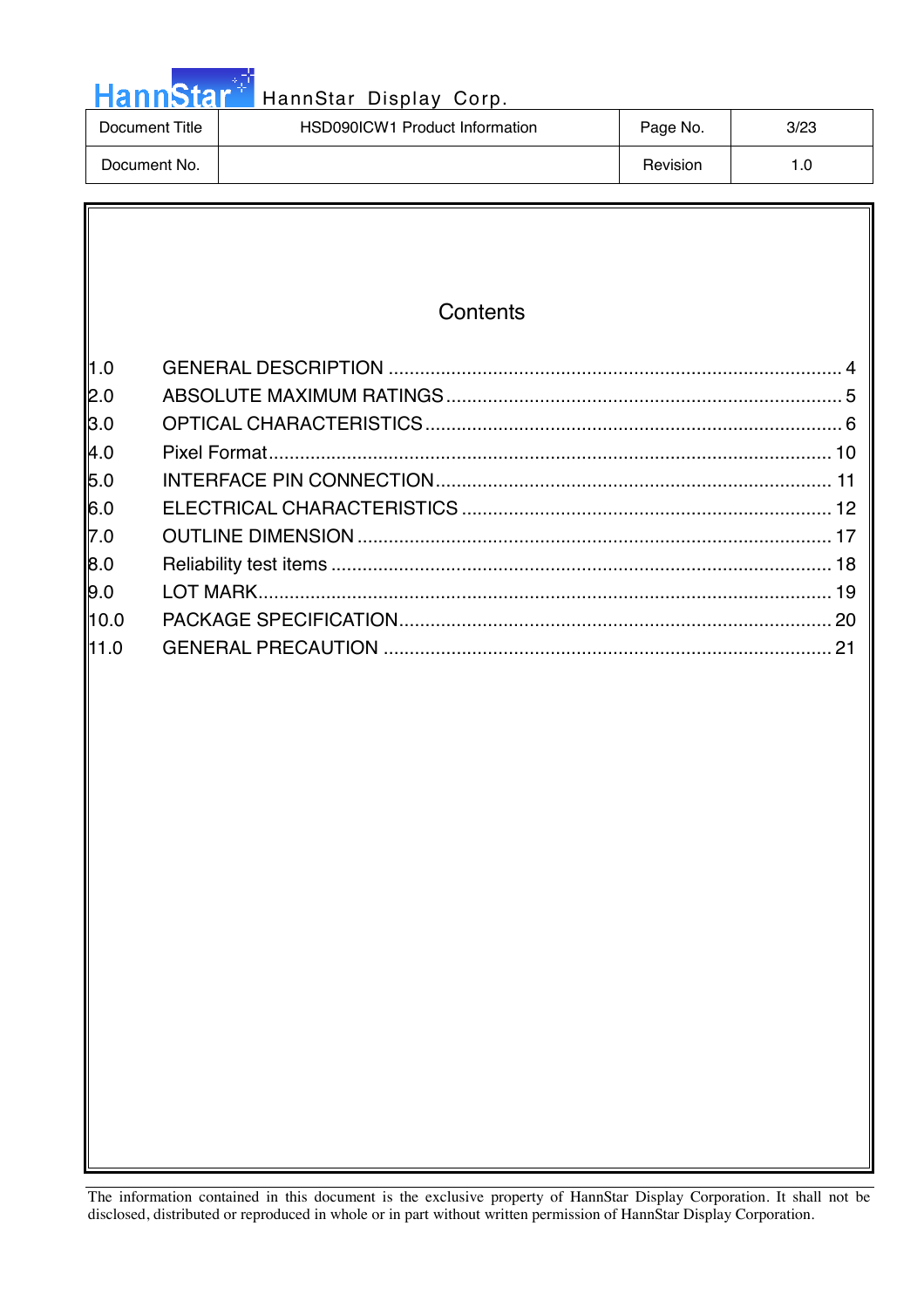

### HannStar<sup>t HannStar</sup> Display Corp.

| Document Title | HSD090ICW1 Product Information | Page No. | 4/23 |
|----------------|--------------------------------|----------|------|
| Document No.   |                                | Revision | . .0 |

### **1.0 GENERAL DESCRIPTION**

### **1.1 Introduction**

HannStar Display model HSD090ICW1 is a color active matrix thin film transistor (TFT) liquid crystal display (LCD) that uses amorphous silicon TFT as a switching device. This model is composed of a TFT LCD panel, a driving circuit and a back light system. This TFT LCD has a 9.0 (16:9) inch diagonally measured active display area with 1920 x 234 dot (640 horizontal by 234 vertical pixel) resolution.

### **1.2 Features**

- 9 (16:9 diagonal) inch configuration
- Portable DVD Player / TV
- ROHS design

### **1.3 General information**

| Item                     | Specification                       | Unit   |
|--------------------------|-------------------------------------|--------|
| <b>Outline Dimension</b> | 206.6(H) x 122(V)                   | mm     |
| Display area             | 197.76(H) x 111.735(V)              | mm     |
| Number of Pixel          | $ 640 \text{ RGB(H)} \times 234(V)$ | pixels |
| Pixel pitch              | $ 0.309(H) \times 0.4775(V)$ s      | mm     |
| Pixel arrangement        | <b>RGB</b> Vertical stripe          |        |
| Display mode             | Normally white                      |        |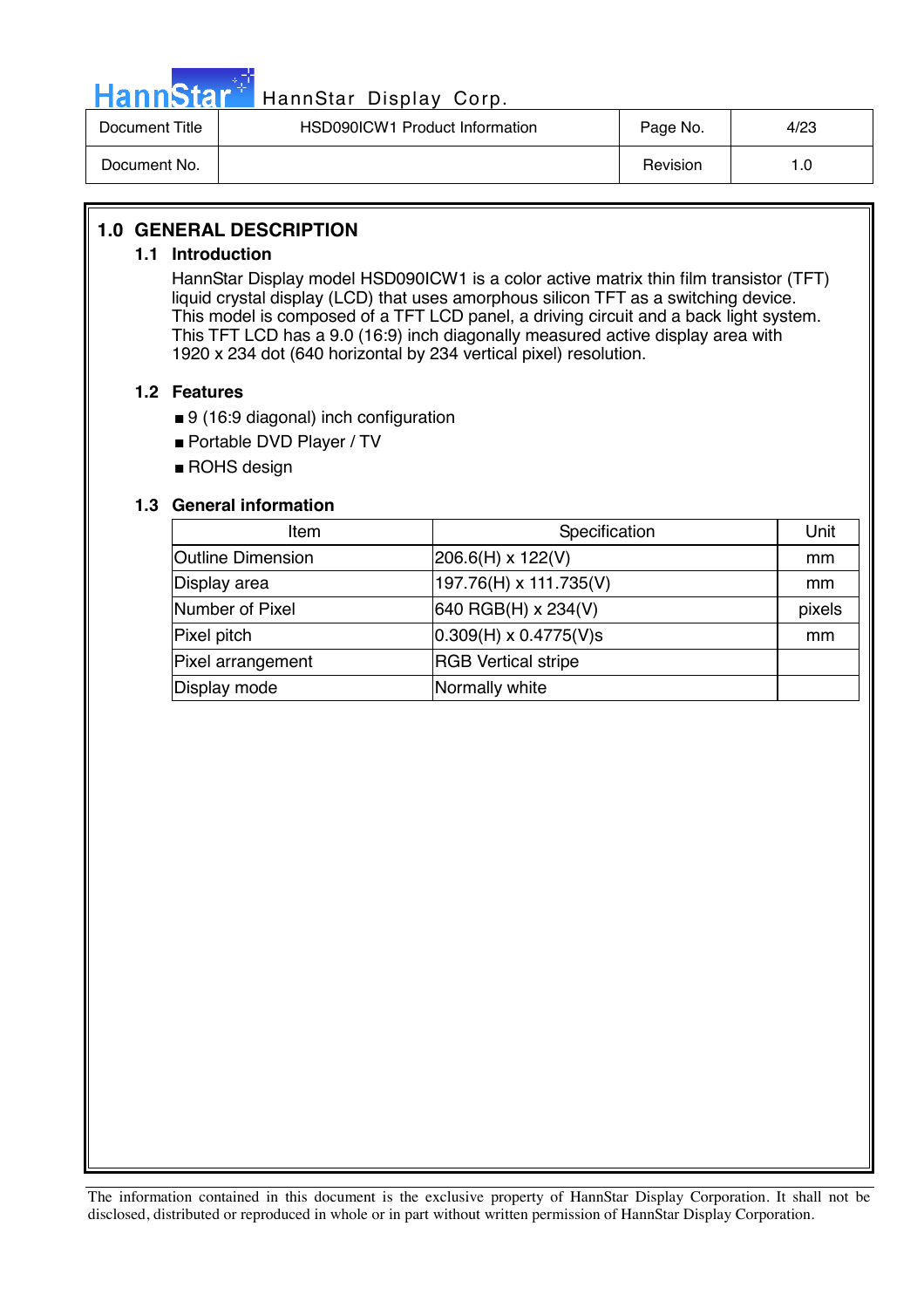

## HannStar<sup>#</sup> HannStar Display Corp.

| Document Title | HSD090ICW1 Product Information | Page No. | 5/23 |
|----------------|--------------------------------|----------|------|
| Document No.   |                                | Revision | 1.C  |

### **2.0 ABSOLUTE MAXIMUM RATINGS**

### **2.1 Electrical Absolute Rating**

### 2.1.1 TFT LCD Module

| Item                      | Symbol                      | Min.   | Max.           | Unit | Note     |
|---------------------------|-----------------------------|--------|----------------|------|----------|
|                           | $DV_{DD}$                   | $-0.3$ | 6              | ۷    | $GND=0$  |
|                           | $V_{GH}$                    | $-0.3$ | 40             | ۷    | $GND=0$  |
| Power supply voltage      | $V_{GL}$                    | $-20$  | 0.3            | ۷    | $GND=0$  |
|                           | $V_{GH}$ - $V_{GL}$         | $-0.3$ | 40             | ۷    |          |
|                           | AV <sub>DD</sub>            | $-0.3$ | 7.0            | ۷    | $AGND=0$ |
|                           | V <sub>COM</sub>            | $-1.6$ | 5.2            | ٧    |          |
| Analog Signal Input Level | $V_{R}$ , $V_{G}$ , $V_{B}$ | $-0.2$ | $AVDD+0.2$     | ٧    |          |
| Logic Signal Input Level  | $V_1$                       | $-0.3$ | $DV_{DD} +0.3$ | V    |          |

### Note (1) Permanent damage may occur to the LCD module if beyond this specification. Functional operation should be restricted to the conditions described under normal operating conditions.

(2) Ta = $25 \pm 2^{\circ}$ C

### **2.2 Environment Absolute Rating**

| Item                         | Symbol | Min. | Max. | 'Jnit  | <b>Note</b> |
|------------------------------|--------|------|------|--------|-------------|
| <b>Operating Temperature</b> | opa    | -20  |      | $\sim$ |             |
| Storage Temperature          | stg    | -30  | 80   | $\sim$ |             |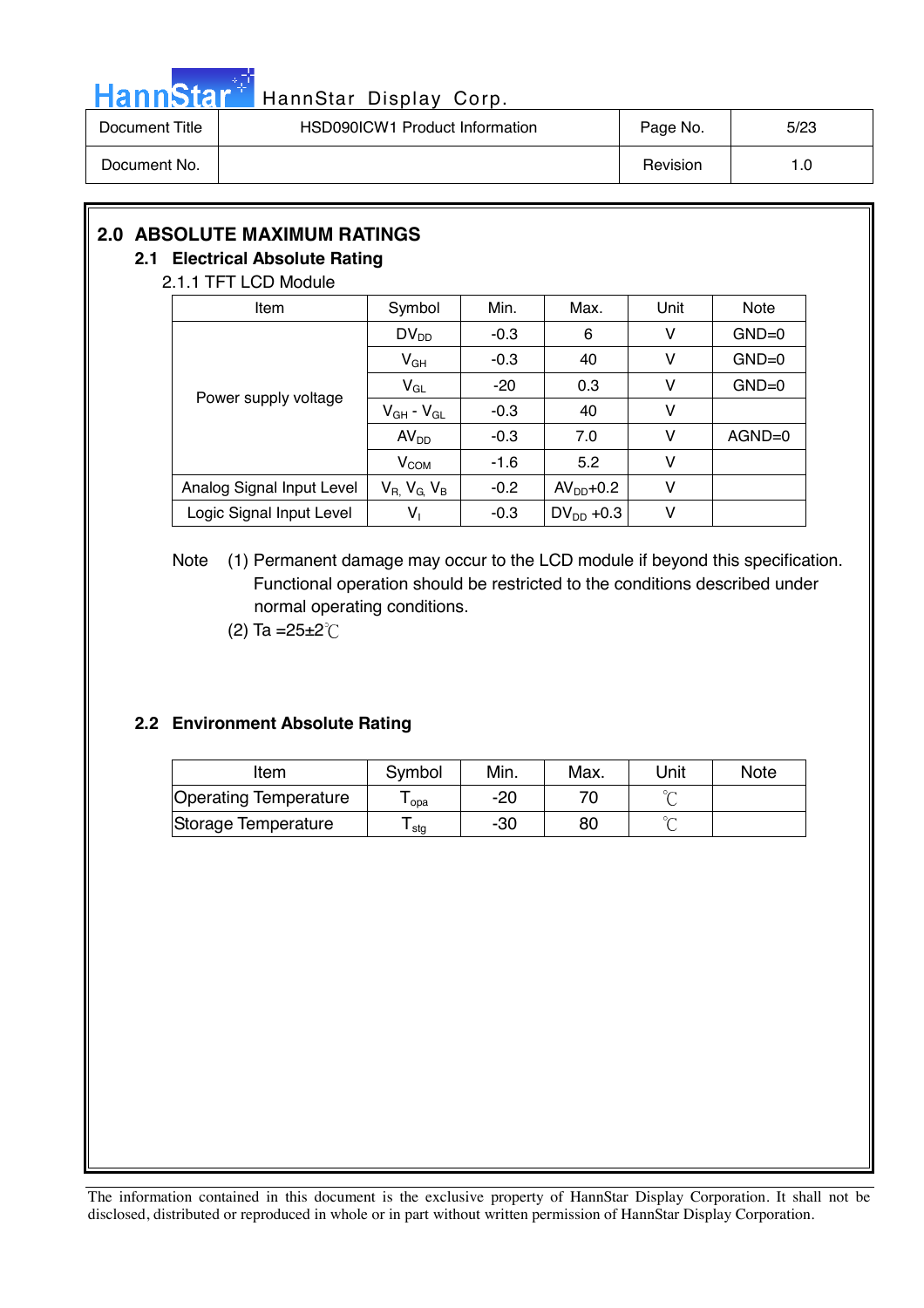

## HannStar<sup>t HannStar Display Corp.</sup>

| Document Title | <b>HSD090ICW1 Product Information</b> | Page No. | 6/23 |
|----------------|---------------------------------------|----------|------|
| Document No.   |                                       | Revision | 0. ، |

| Item                      |       | Symbol                | Condition                                  | Min.  | Typ.       | Max.      | Unit | <b>Note</b>           |  |  |  |
|---------------------------|-------|-----------------------|--------------------------------------------|-------|------------|-----------|------|-----------------------|--|--|--|
| Transmittance             |       | T                     |                                            |       | <b>TBD</b> |           | $\%$ |                       |  |  |  |
| <b>Contrast Ratio</b>     |       | <b>CR</b>             | $\Theta = 0$<br>Normal<br>viewing<br>angle |       | 500        |           |      | (1)(2)                |  |  |  |
| Response time             |       | $T_R + T_F$           |                                            |       | 25         |           | msec | (1)(3)                |  |  |  |
| Color gamut               |       | S                     |                                            |       | 45         |           | $\%$ | (C-light)             |  |  |  |
| Color                     |       | $W_{x}$               |                                            | 0.300 | 0.315      | 0.330     |      | (1)(4)                |  |  |  |
| chromaticity<br>(CIE1931) | White | Wy                    |                                            | 0.331 | 0.346      | 0.361     |      | CF glass<br>(C-light) |  |  |  |
|                           |       | $\Theta_L$            |                                            |       | 70         |           |      |                       |  |  |  |
|                           | Hor.  | $\Theta$ r            |                                            |       | 70         |           |      |                       |  |  |  |
| Viewing angle             |       | $\Theta_{\sf U}$      | CR > 10                                    |       | 65         |           |      |                       |  |  |  |
|                           | Ver.  | $\Theta_{\mathsf{D}}$ |                                            |       | 65         |           |      |                       |  |  |  |
| Optima View Direction     |       |                       |                                            |       |            | 6 O'clock |      |                       |  |  |  |

■ Measuring surrounding : dark room

Ambient temperature :  $25\pm2^{\circ}$ C

■ 30min. warm-up time.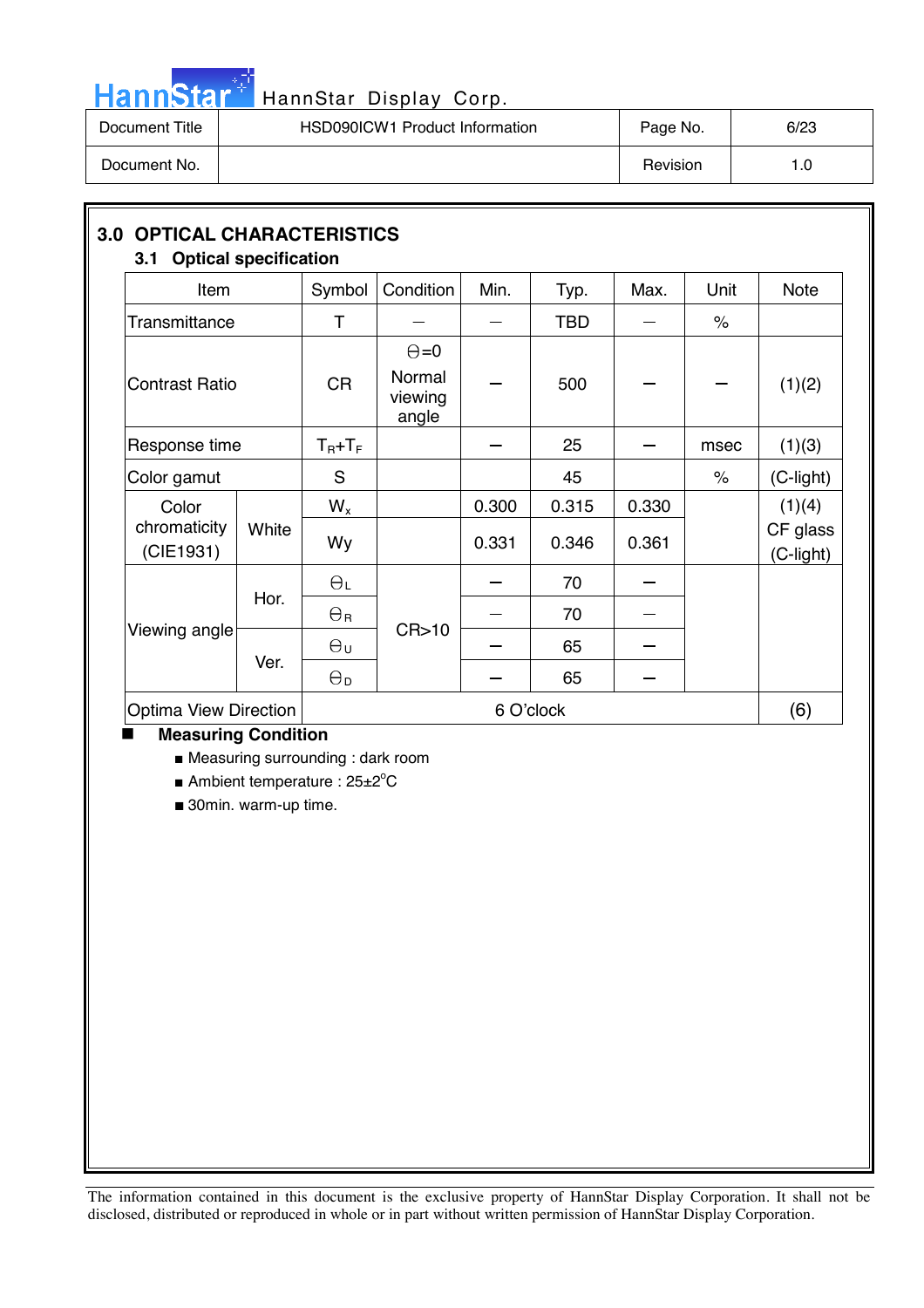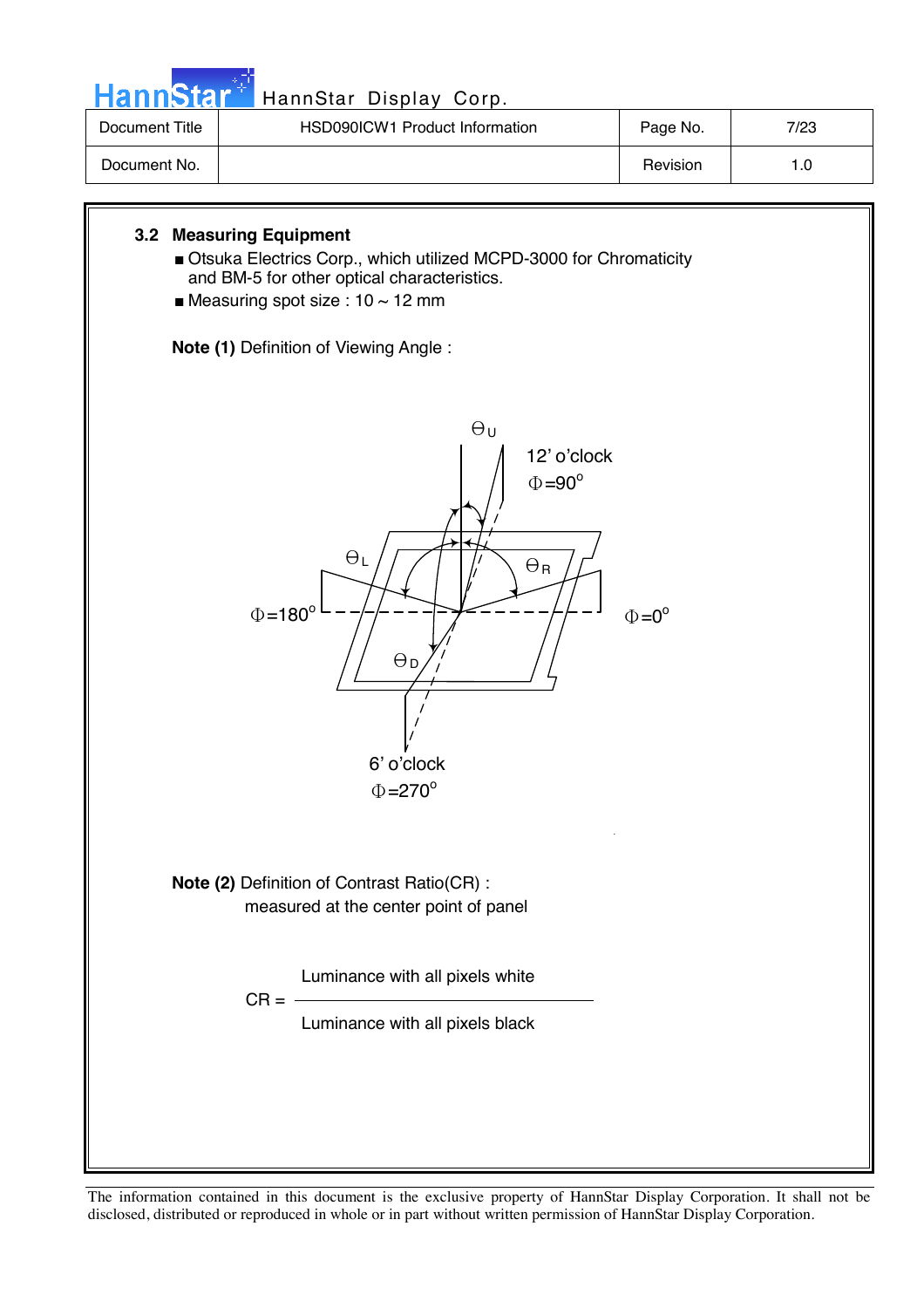| <b>HannStar</b> | HannStar Display Corp.         |          |      |
|-----------------|--------------------------------|----------|------|
| Document Title  | HSD090ICW1 Product Information | Page No. | 8/23 |
| Document No.    |                                | Revision | 1.0  |

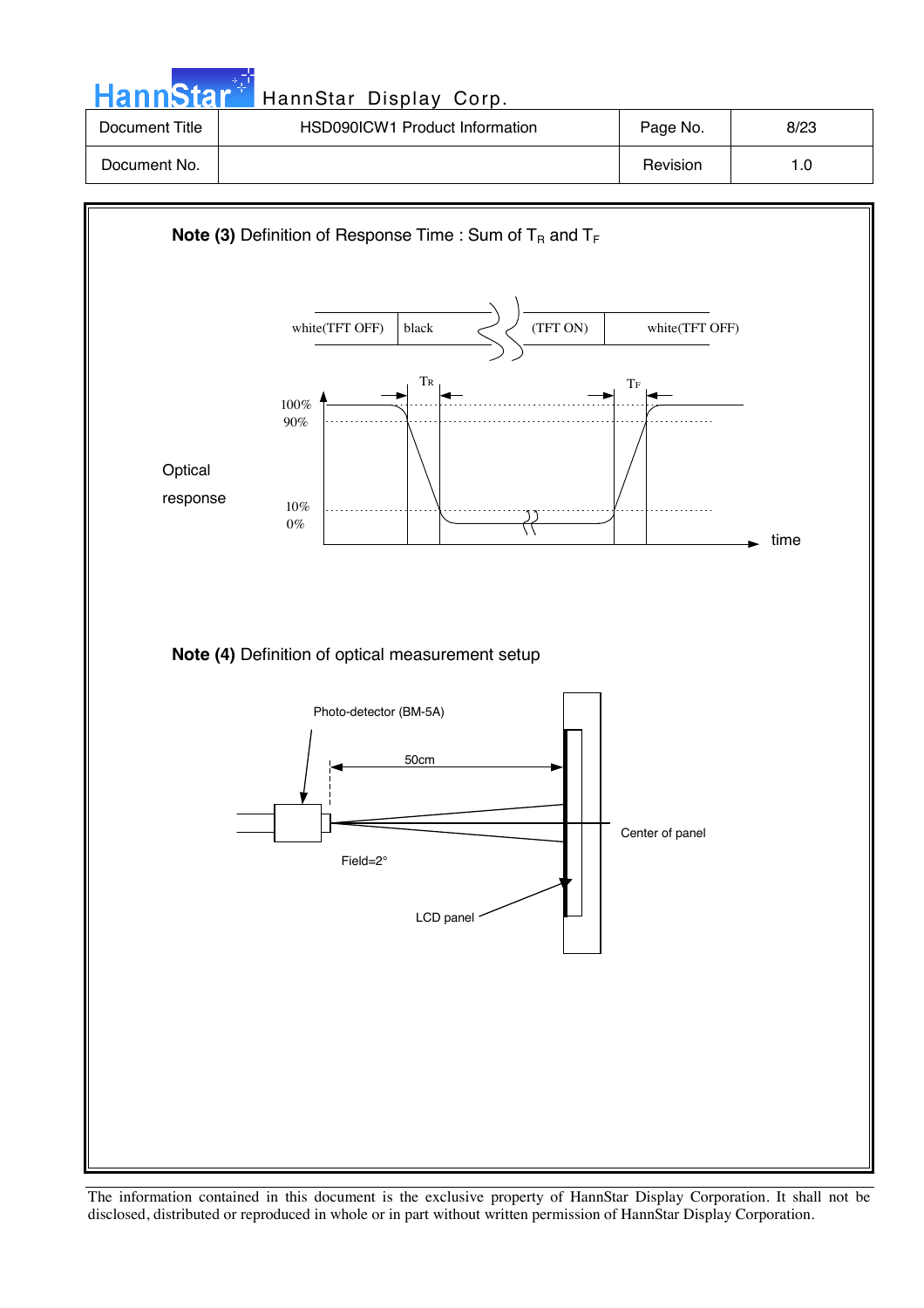| HannStar <sup>++</sup>                                        | HannStar Display Corp.         |          |      |  |
|---------------------------------------------------------------|--------------------------------|----------|------|--|
| Document Title                                                | HSD090ICW1 Product Information | Page No. | 9/23 |  |
| Document No.                                                  |                                | Revision | 1.0  |  |
| <b>Note (5)</b> Definition of Vth and Vsat (at $20^{\circ}$ ) |                                |          |      |  |



 **Note (6)** Rubbing Direction (The different Rubbing Direction will cause the different optima view direction.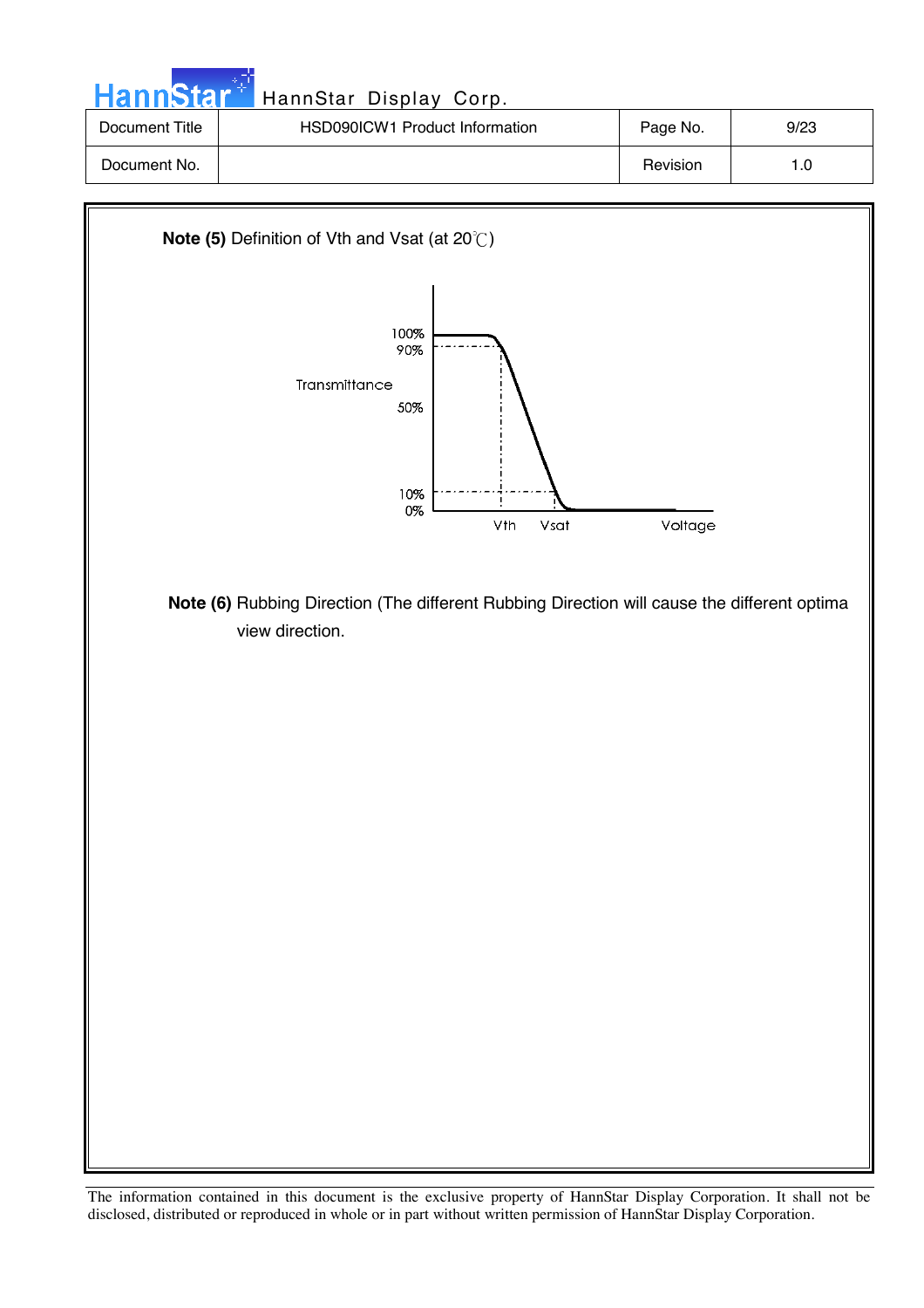| <b>HannStar</b> * | HannStar Display Corp.         |          |       |
|-------------------|--------------------------------|----------|-------|
| Document Title    | HSD090ICW1 Product Information | Page No. | 10/23 |
| Document No.      |                                | Revision | 1.0   |

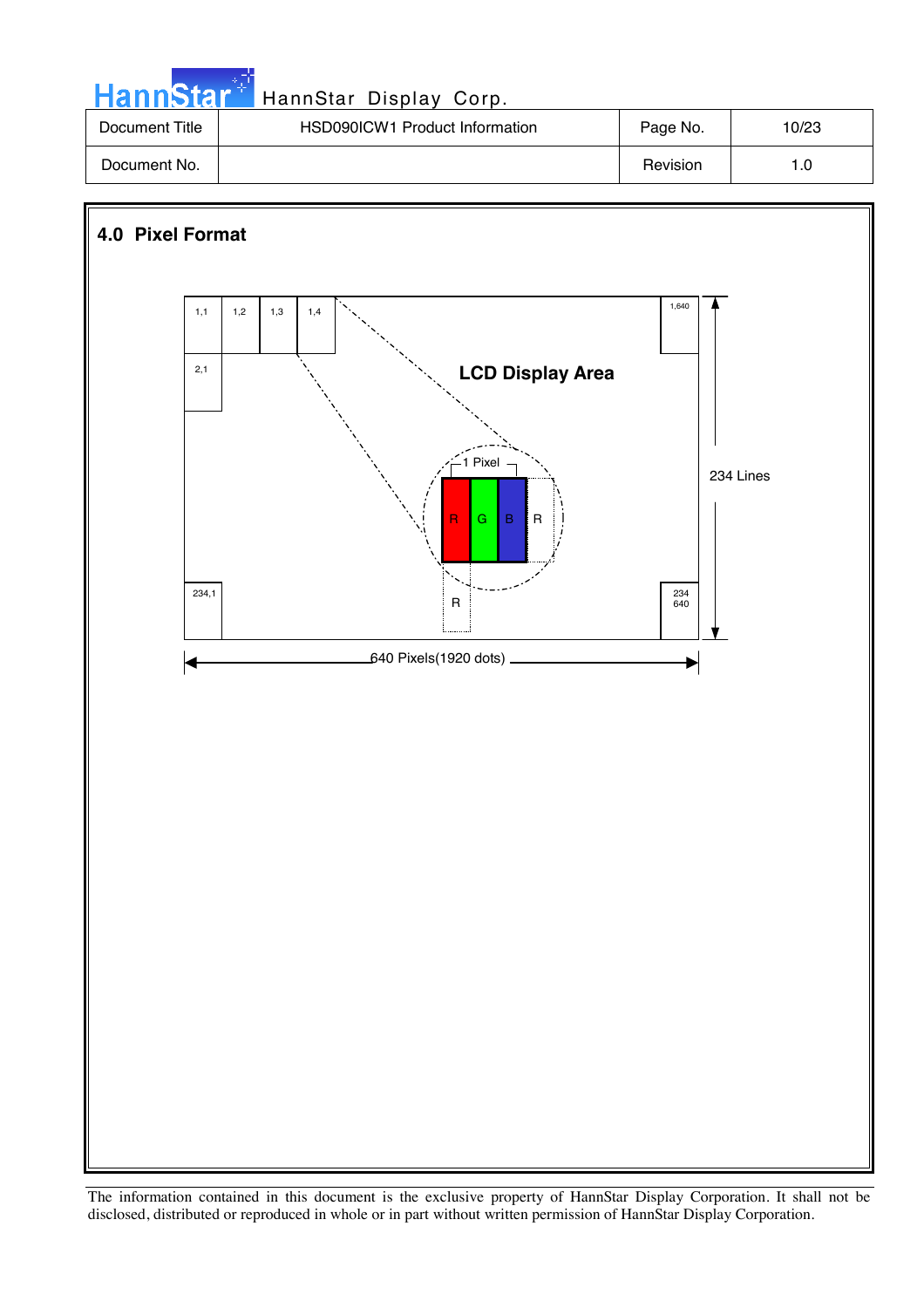

| Document Title | HSD090ICW1 Product Information | Page No. | 11/23 |
|----------------|--------------------------------|----------|-------|
| Document No.   |                                | Revision |       |

| 5.1 TFT LCD Module |                  |                                             |
|--------------------|------------------|---------------------------------------------|
| Pin No.            | Signal           | Description                                 |
| 1                  | <b>GND</b>       | <b>GND for Logic Circuit</b>                |
| $\overline{2}$     | <b>VCC</b>       | Logic Power for Gate Driver                 |
| 3                  | <b>VGL</b>       | <b>Negative Power for Gate Driver</b>       |
| 4                  | <b>VGH</b>       | <b>Positive Power for Gate Driver</b>       |
| 5                  | <b>STVR</b>      | <b>Vertical Start Pulse</b>                 |
| $\overline{6}$     | <b>STVL</b>      | <b>Vertical Start Pulse</b>                 |
| $\overline{7}$     | <b>CKV</b>       | Shift CLK Input for Gate Driver             |
| 8                  | U/D              | <b>UP/Down Scan Setting</b>                 |
| 9                  | <b>OEV</b>       | Output Enable Input for Gate Driver         |
| 10                 | <b>VCOM</b>      | <b>Common Electrode Driving Signal</b>      |
| 11                 | <b>VCOM</b>      | Common Electrode Driving Signal             |
| 12                 | L/R              | Left/Right Shift Setting                    |
| 13                 | <b>MOD</b>       | Sequential or Simultaneous Sampling Setting |
| 14                 | <b>OEH</b>       | Output Enable Input for Source Driver       |
| 15                 | <b>STHL</b>      | <b>Horizontal Start Pulse</b>               |
| 16                 | <b>STHR</b>      | <b>Horizontal Start Pulse</b>               |
| 17                 | CPH <sub>3</sub> | Sampling and Shifting CLK Pulse             |
| 18                 | CPH <sub>2</sub> | Sampling and Shifting CLK Pulse             |
| 19                 | CPH <sub>1</sub> | Sampling and Shifting CLK Pulse             |
| 20                 | <b>VCC</b>       | Logic Power for Source Driver               |
| 21                 | <b>GND</b>       | <b>GND for Logic Circuit</b>                |
| 22                 | <b>VR</b>        | Alternated Video Input, R                   |
| 23                 | VG               | Alternated Video Input, G                   |
| 24                 | <b>VB</b>        | Alternated Video Input, B                   |
| 25                 | <b>AVDD</b>      | <b>Supply Voltage for Analog Circuit</b>    |
| 26                 | <b>AVSS</b>      | <b>GND for Analog Circuit</b>               |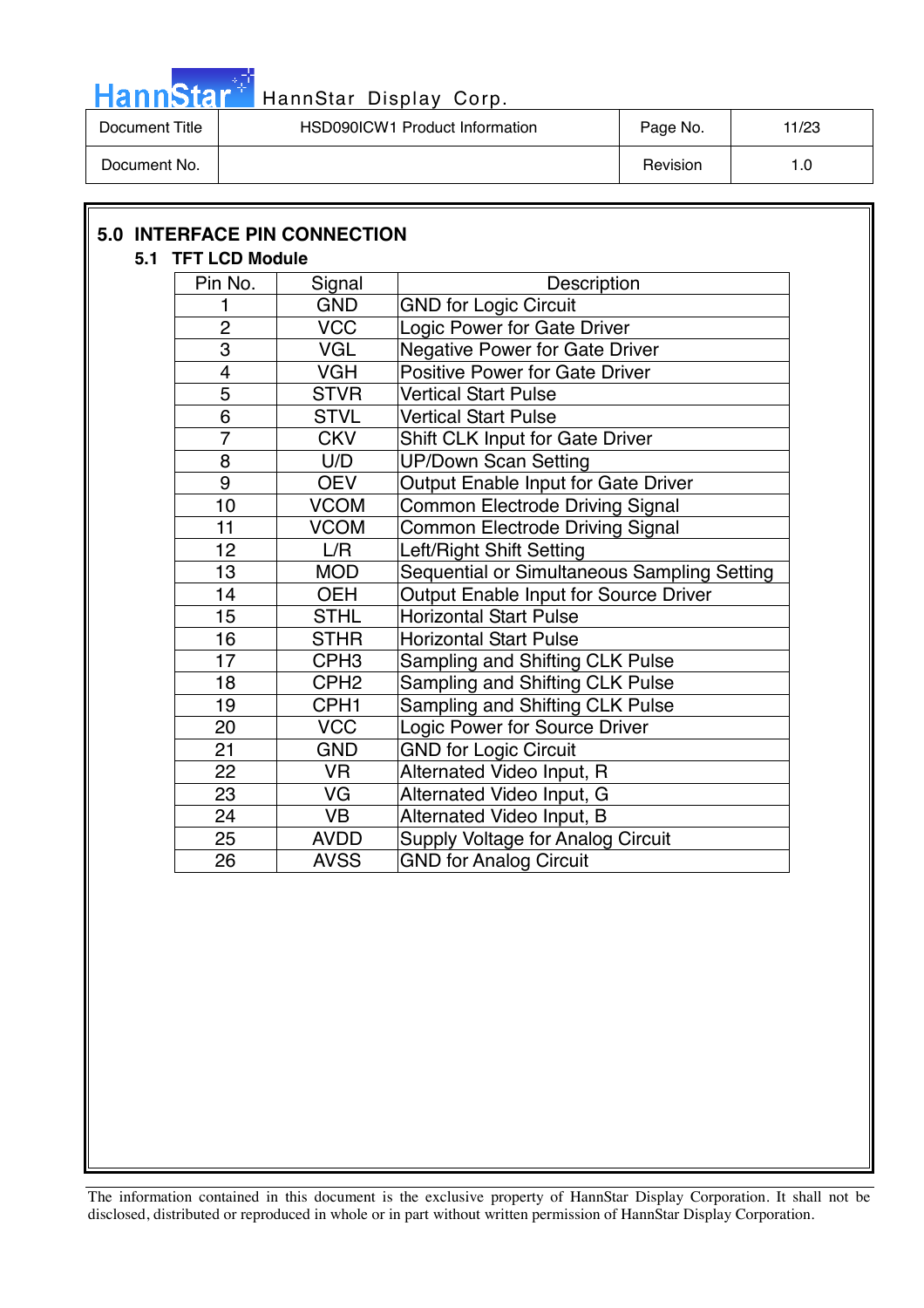

| Document Title | HSD090ICW1 Product Information | Page No. | 12/23 |
|----------------|--------------------------------|----------|-------|
| Document No.   |                                | Revision | 1.0   |

### **6.0 ELECTRICAL CHARACTERISTICS 6.1 TFT LCD Module**

| <b>Item</b>           | <b>Symbol</b>            | Min.             | Typ.                | Max.                   | <b>Unit</b> | <b>Note</b>                  |
|-----------------------|--------------------------|------------------|---------------------|------------------------|-------------|------------------------------|
|                       | $DV_{DD}$                |                  | 3.3                 |                        | ۷           |                              |
|                       | $V$ GH                   | ۰                | 15                  | ۰                      | V           |                              |
| <b>Supply Voltage</b> | $V_{GL}$                 |                  | $-10$               |                        | v           |                              |
|                       | <b>AV</b> <sub>DD</sub>  | 3                | 5                   | 5.5                    | v           |                              |
| Video signal          | <b>V</b> <sub>iA</sub>   | 0.4              |                     | $AVDD-0.4$             | V           |                              |
| amplitude             | <b>Vi</b> ac             |                  | 3                   |                        | v           | AC component,                |
| (VR, VG, VB)          | <b>V</b> i <sub>DC</sub> | ٠                | AV <sub>DD</sub> /2 |                        | v           | DC component                 |
| <b>VCOM</b>           | <b>V</b> <sub>CAC</sub>  | ۰                | 4.7                 | ٠                      | VP-P        | AC component                 |
|                       | <b>V</b> <sub>CDC</sub>  | 1.6              | 1.8                 | 2.0                    | V           | DC component, (1)            |
| Input signal          | <b>V</b> ih              | $0.8$ D $V_{DD}$ |                     | <b>DV<sub>DD</sub></b> | V           | (2)                          |
| voltage               | $V_{iL}$                 | 0                | ۰                   | $0.2$ DV <sub>DD</sub> | V           | (2)                          |
|                       | $I_{DD}$                 | ۰                | 150                 |                        | uA          | DV <sub>DD</sub> = 3.3V(預估值) |
| Current of power      | ADD                      | ۰                | 9.0                 | ۰                      | mA          | AV <sub>DD</sub> =5V(預估値)    |
| supply                | lсн                      |                  | 70                  |                        | uA          | VGH=15V(預估値)                 |
|                       | lgL                      | ۰                | 65                  |                        | uA          | VGL=-10V(預估值)                |

Note (1): The brightness of LCD panel could be changed by adjusting the AC component of Vcom.

Note (2): STHL, STHR, OEH, L/R, CPH1~CPH3, STVD, STVU, OEV, CKV, U/D

Note (3): Be sure to apply the power voltage as the power sequence spec.

Note (4) : DGND=AGND=0V,)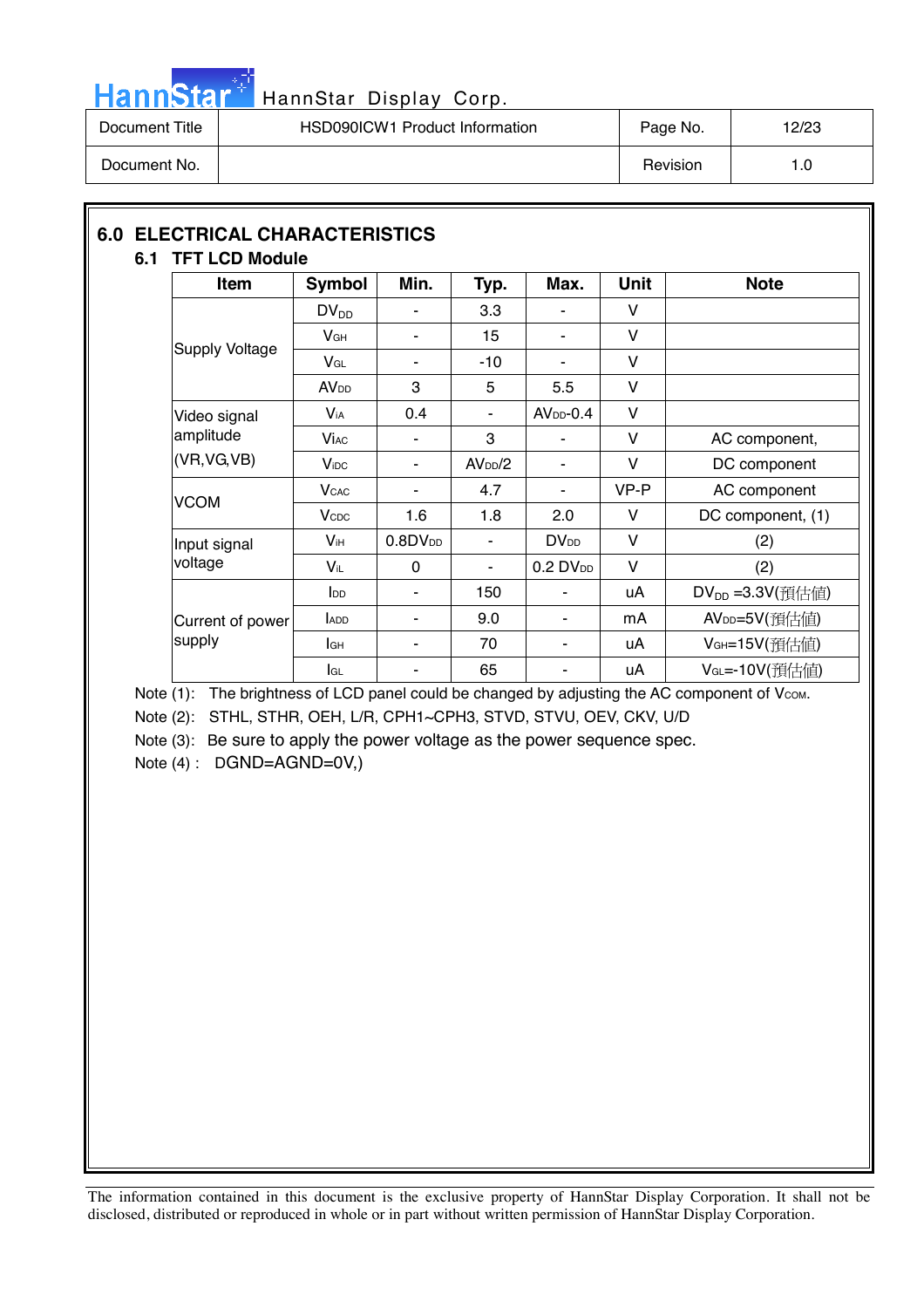

| Document Title | HSD090ICW1 Product Information | Page No. | 13/23 |
|----------------|--------------------------------|----------|-------|
| Document No.   |                                | Revision | 1.0   |

| Item                            | <b>Symbo</b>       | Min.                         | Typ.                         | Max.                     | <b>Unit</b>         | <b>Note</b> |
|---------------------------------|--------------------|------------------------------|------------------------------|--------------------------|---------------------|-------------|
| Rising time                     | tr                 | $\frac{1}{2}$                |                              | 10                       | ns                  | (1)         |
| Falling time                    | tf                 | $\overline{\phantom{0}}$     |                              | 10                       | ns                  | (1)         |
| High and low level pulse duty   | tcph               | 100                          | 103                          |                          | ns                  | CPH1~CPH3   |
| CPH pulse duty                  | tcwh               | 40                           | 50                           | 60                       |                     | CPH1~CPH3   |
| STH setup time                  | tsuh               | 20                           | $\overline{\phantom{a}}$     | ä,                       | ns                  | STHR, STHL  |
| STH hold time                   | thdh               | 20                           | $\overline{\phantom{a}}$     | $\overline{\phantom{a}}$ | ns                  | STHR, STHL  |
| STH pulse width                 | tsth               | -                            | 1                            |                          | tcpH                | STHR, STHL  |
| STH period                      | tн                 | 61.5                         | 63.5                         | 65.5                     | μs                  | STHR, STHL  |
| OEH pulse width                 | toeh               | ÷,                           | 1.23                         | $\blacksquare$           | μs                  | <b>OEH</b>  |
| Sample and hold disable time    | t <sub>DIS1</sub>  | $\qquad \qquad \blacksquare$ | 8.19                         | $\overline{\phantom{a}}$ | μs                  |             |
| OEV pulse width                 | toev               | $\overline{\phantom{a}}$     | 4.77                         | $\overline{\phantom{a}}$ | μs                  | <b>OEV</b>  |
| CKV pulse width                 | tcky               |                              | 3.91                         |                          | μs                  | <b>CKV</b>  |
| Clean enable time               | t <sub>DIS2</sub>  | $\overline{\phantom{a}}$     | 3.90                         | $\blacksquare$           | μs                  |             |
| Horizontal display timing range | t <sub>DH</sub>    | $\frac{1}{2}$                | 1920                         | $\blacksquare$           | tc <sub>PH</sub> /3 |             |
| STV setup time                  | tsuv               | 200                          | $\qquad \qquad \blacksquare$ | $\blacksquare$           | ns                  | STVD, STVU  |
| STV hold time                   | t <sub>HDV</sub>   | 300                          | $\qquad \qquad \blacksquare$ | $\overline{\phantom{0}}$ | ns                  | STVD, STVU  |
| STV pulse width                 | tstv               | $\overline{\phantom{0}}$     | $\mathbf{1}$                 |                          | tн                  | STVD, STVU  |
| Horizontal line per field       | tv                 | 256                          | 262                          | 268                      | tн                  | (2)         |
| Vertical display start          | tsv                |                              | 3                            | $\blacksquare$           | tн                  |             |
| Vertical display timing range   | tov                |                              | 234                          | $\blacksquare$           | tн                  |             |
| <b>VCOM Rising time</b>         | trcom              |                              |                              | 5                        | μs                  |             |
| <b>VCOM Falling time</b>        | t <sub>f</sub> com |                              | ٠                            | 5                        | μs                  |             |
| VCOM delay time                 | t <sub>DCOM</sub>  |                              | $\overline{\phantom{0}}$     | 3                        | μs                  |             |
| RGB delay time                  | <b>t</b> DRGB      |                              | $\star$                      | 1                        | μs                  |             |

Note (1): For all of the logic signals.

Note (2): Please don't use odd horizontal lines to drive LCD panel for both odd and even filed simultaneously.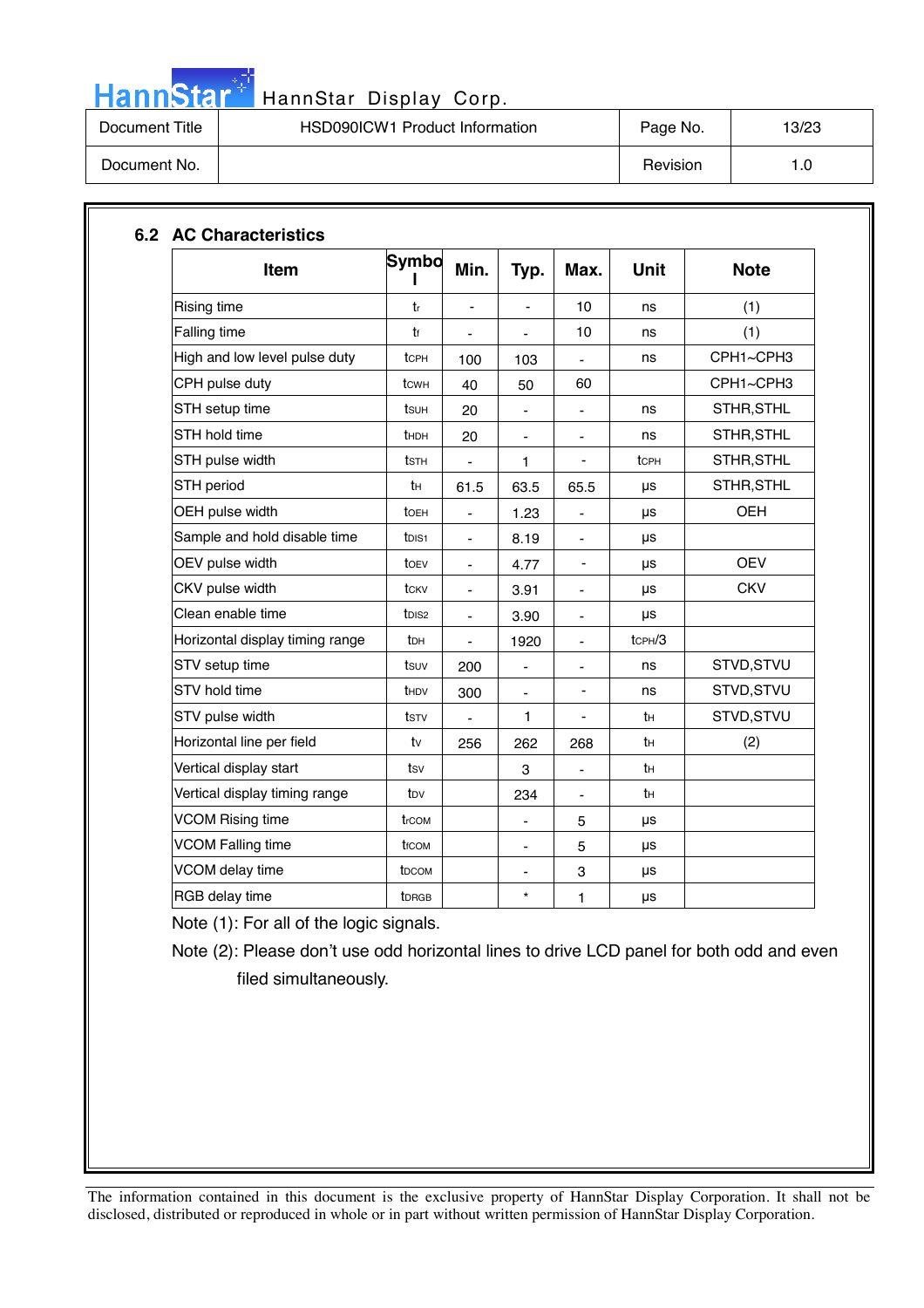| HannStar <sup>+</sup> | HannStar Display Corp.         |          |       |
|-----------------------|--------------------------------|----------|-------|
| Document Title        | HSD090ICW1 Product Information | Page No. | 14/23 |
| Document No.          |                                | Revision | 1.0   |

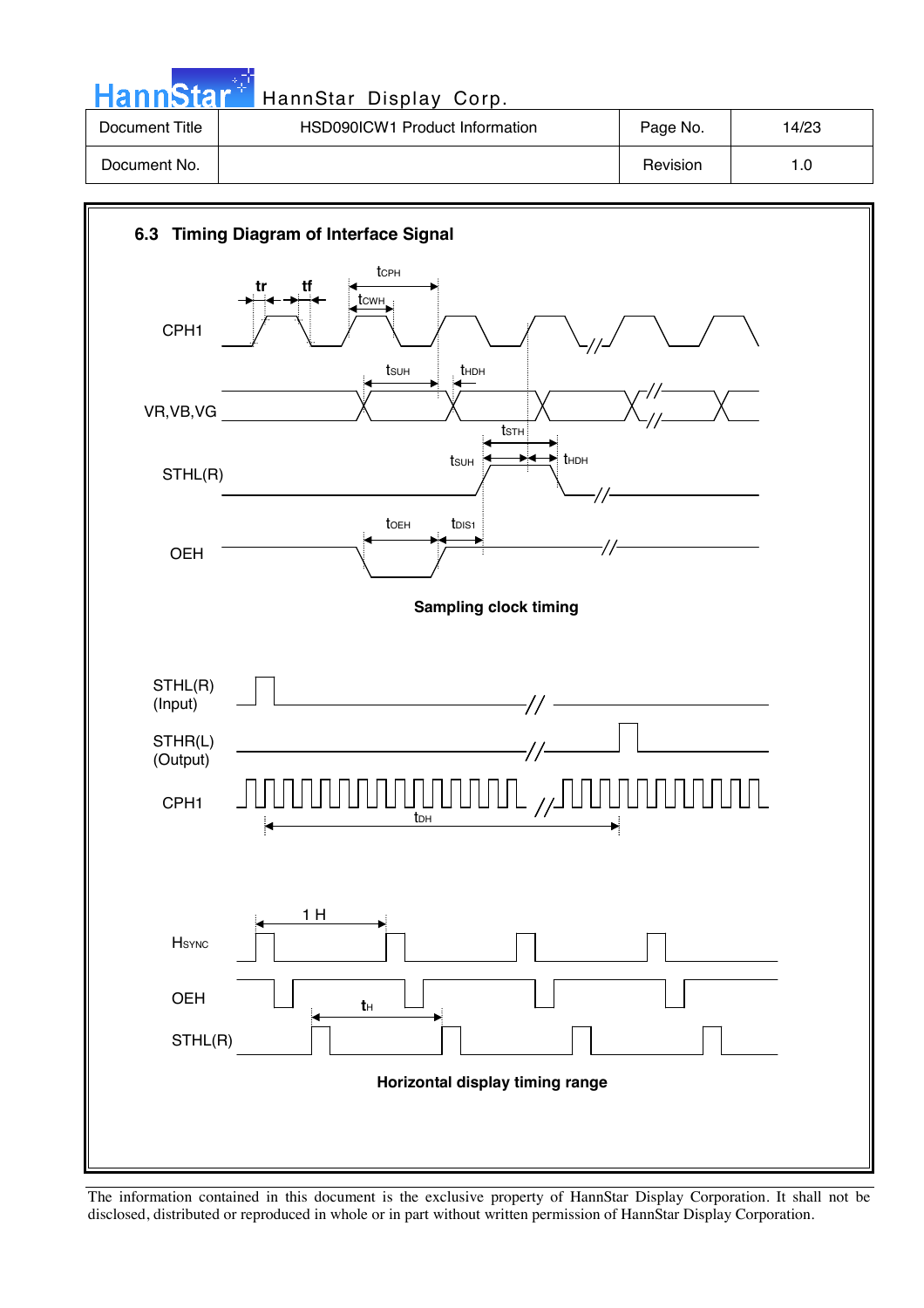| HannStar <sup>+</sup> | HannStar Display Corp.         |          |       |
|-----------------------|--------------------------------|----------|-------|
| Document Title        | HSD090ICW1 Product Information | Page No. | 15/23 |
| Document No.          |                                | Revision | 1.0   |

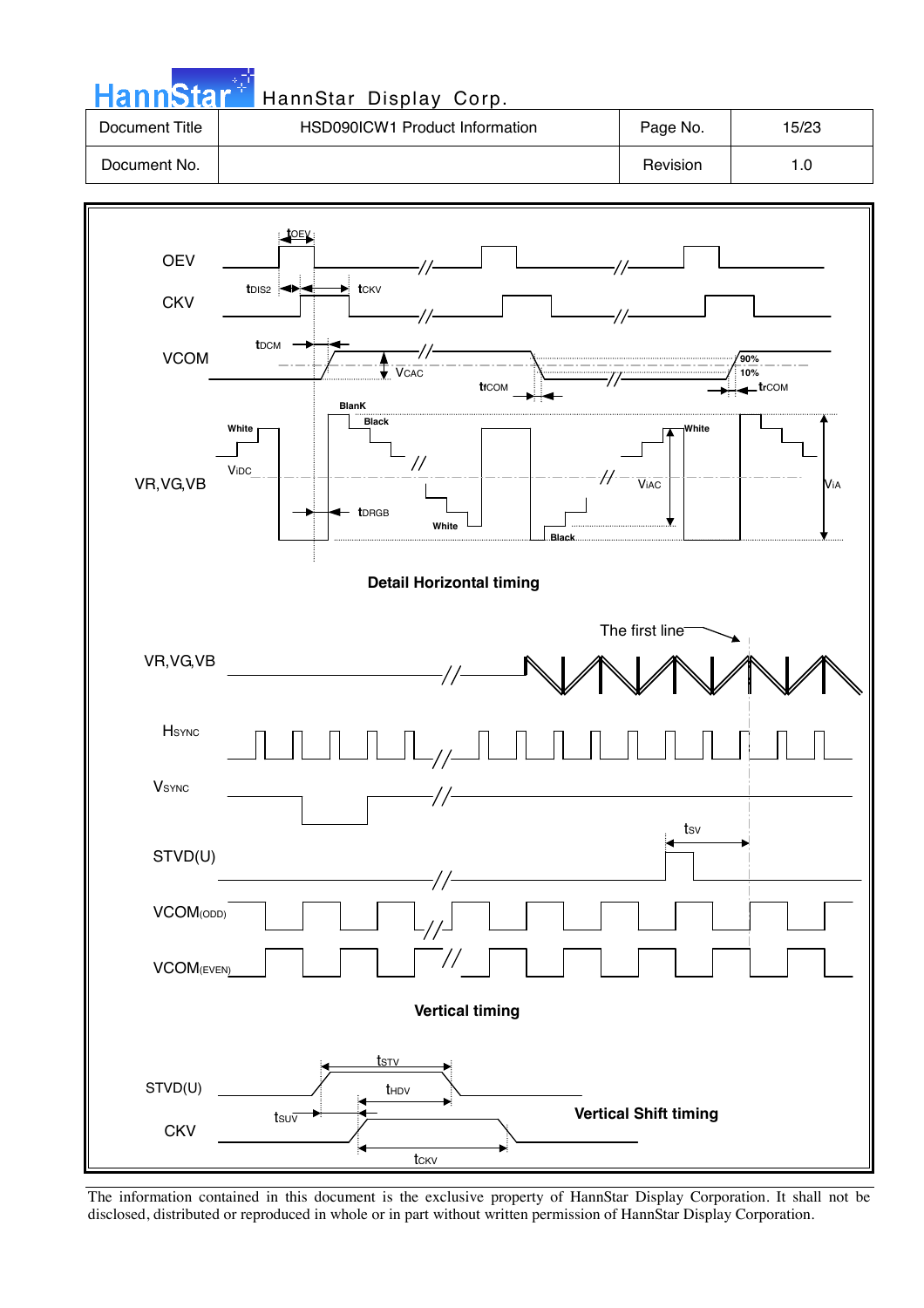Hann Star<sup>: T</sup> HannStar Display Corp.

| Document Title | HSD090ICW1 Product Information | Page No. | 16/23 |
|----------------|--------------------------------|----------|-------|
| Document No.   |                                | Revision |       |

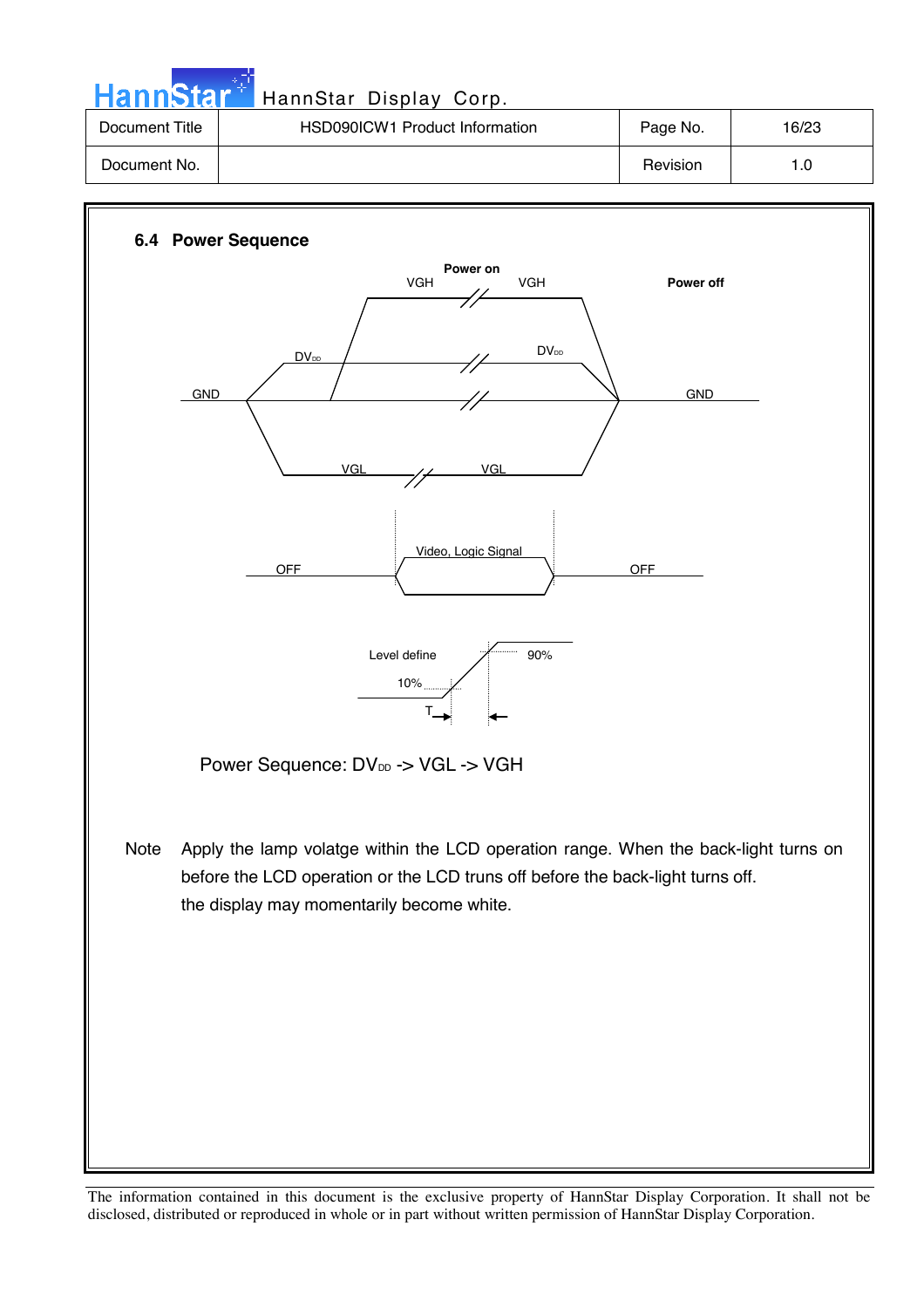| <b>HannStar</b> * | HannStar Display Corp.         |          |       |
|-------------------|--------------------------------|----------|-------|
| Document Title    | HSD090ICW1 Product Information | Page No. | 17/23 |
| Document No.      |                                | Revision | 1.0   |

### **7.0 OUTLINE DIMENSION**

### **6.1 Outline Dimension**

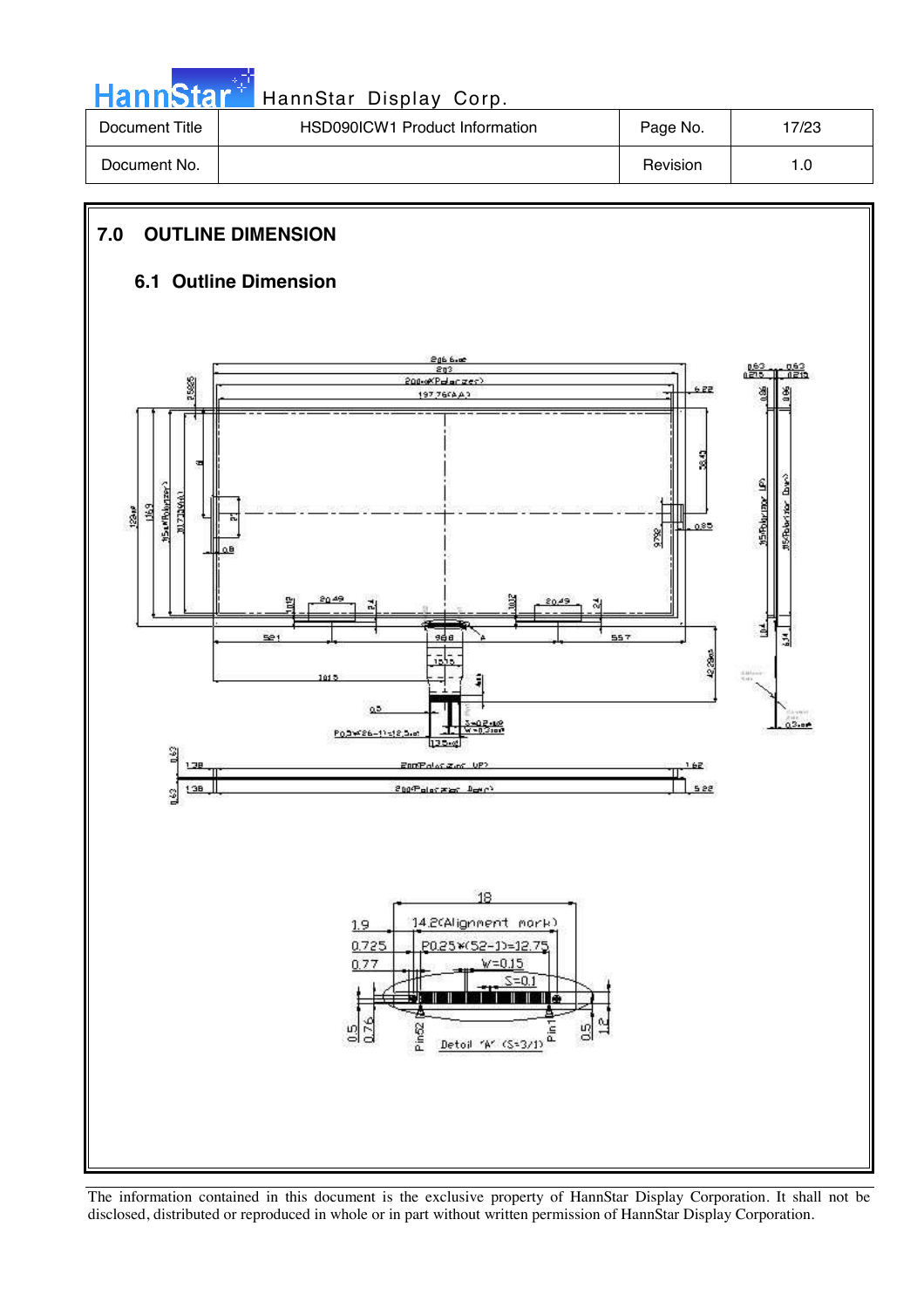## HannStar<sup>t H</sup> HannStar Display Corp.

| Document Title | HSD090ICW1 Product Information | Page No. | 18/23 |
|----------------|--------------------------------|----------|-------|
| Document No.   |                                | Revision | l .C  |

### **8.0 Reliability test items**

| No.            | <b>Item</b>                                       | <b>Conditions</b>                                                 | <b>Remark</b> |
|----------------|---------------------------------------------------|-------------------------------------------------------------------|---------------|
| 1              | High Temperature Storage                          | Ta= $+80^{\circ}$ C, 240hrs                                       |               |
| $\overline{2}$ | Low Temperature Storage                           | Ta= $-30^{\circ}$ C, 240hrs                                       |               |
| 3              | High Temperature Operation                        | Ta= $+70^{\circ}$ C, 240hrs                                       |               |
| 4              | Low Temperature Operation                         | Ta= $-20^{\circ}$ C, 240hrs                                       |               |
| 5              | High Temperature and High Humidity<br>(Operating) | Ta=+60°C, 90%RH, 240hrs                                           |               |
| 6              | Thermal Cycling Test (non operation)              | -30°C(0.5hr) $\rightarrow$ +80°C(0.5hr), 200cycles                |               |
| $\overline{7}$ | Packing                                           | 1.<br>Sine, 1.5G, 5~200Hz, 1hr X, Y, Z<br>direction               |               |
|                |                                                   | Random, 1.5Grms, 5~200Hz, 15min/<br>2.<br>X, Y, Z direction       |               |
|                |                                                   | Half-Sine, 70G, 11ms+ X axis, 2 Times<br>3.                       |               |
|                |                                                   | Half-Sine, 200G, 2ms+ X axis, 2 Times<br>4.                       |               |
|                |                                                   | 5.<br>90 degree topple to dash against the<br>hard-face of table. |               |
| 8              | Altitude Test (non operation)                     | 50000ft, 24hr $(25^{\circ}$ C)                                    |               |
| 9              | Altitude Test (operation)                         | 10000ft, 02hr (25°C)                                              |               |
|                | 10 Pressure cooker Test                           | 121°C, 100%R.H., 2atm, 16hr/20hr                                  |               |
|                | 11 Electrostatic Discharge                        | $\pm$ 200V, 200pF,0 $\Omega$                                      |               |

Note: All tests above are practiced at module type.

There is no display function NG issue occurred, all the cosmetic specification is judged before the reliability stress.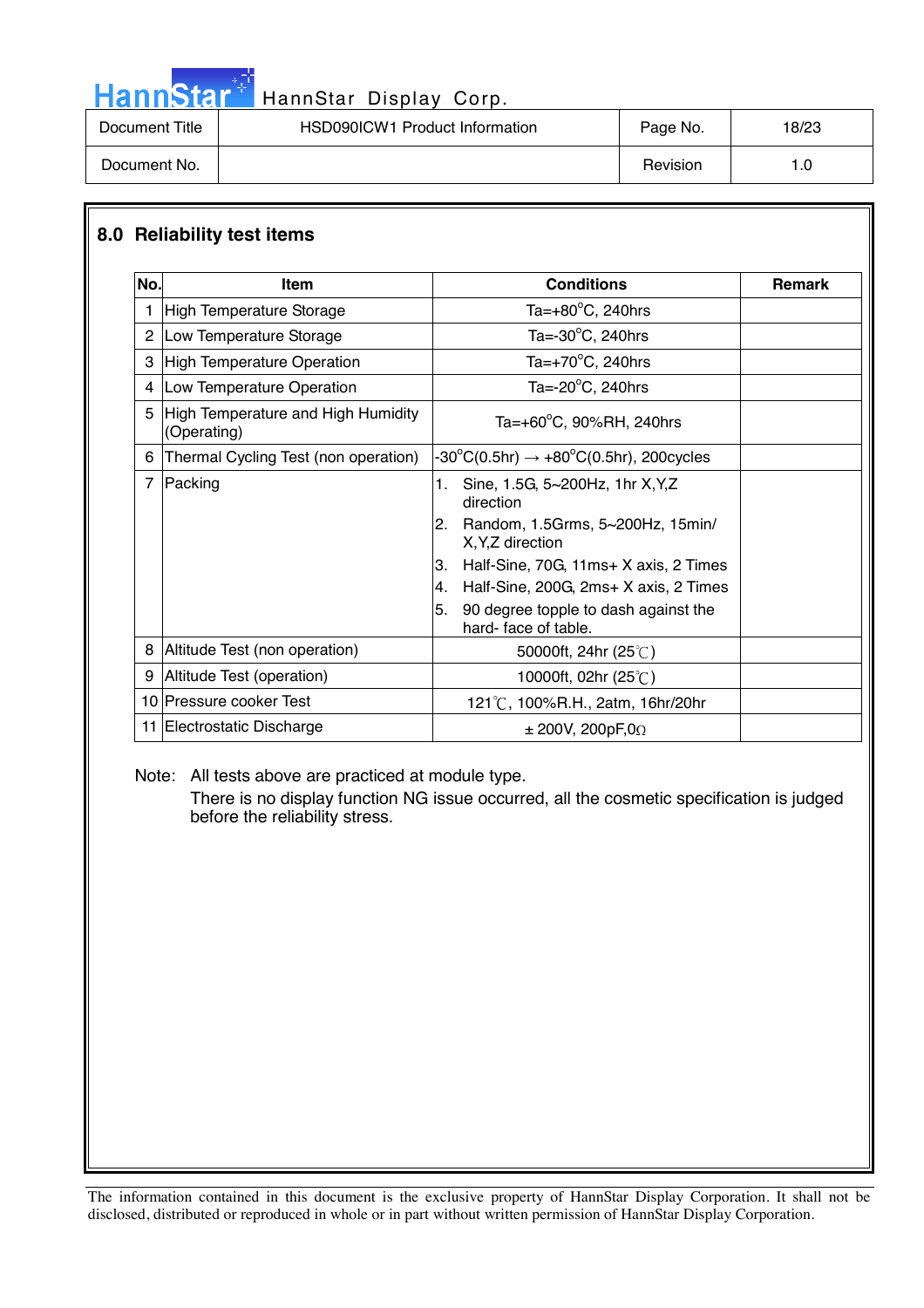

## HannStar<sup>t HannStar</sup> Display Corp.

| Document Title | <b>HSD090ICW1 Product Information</b> | Page No. | 19/23 |
|----------------|---------------------------------------|----------|-------|
| Document No.   |                                       | Revision |       |

### **9.0 LOT MARK**

#### **9.1 Lot Mark**



code 1,2: HannStar internal flow control code.

code 3: production location.

code 4: production classification.

code 5: production year.

code 6: production month.

code 7,8,9,10,11,12: serial number.

### Note (1) Production Year

| Year | 2003 | 2004 | 2005 | 2006 | 2007 | 2008 | 2009 | 2010 | 2011 | 2012 |
|------|------|------|------|------|------|------|------|------|------|------|
| Mark |      |      |      |      |      |      |      |      |      |      |

### Note (2) Production Month

| Month | Jan. | Feb. |  | Mar.   Apr.   May.   Jun.   Jul.   Aug.   Sep.   Oct   Nov. |  |  | $\blacksquare$ Dec. |
|-------|------|------|--|-------------------------------------------------------------|--|--|---------------------|
| Mark  |      |      |  |                                                             |  |  |                     |

### **9.2 Location of Lot Mark**

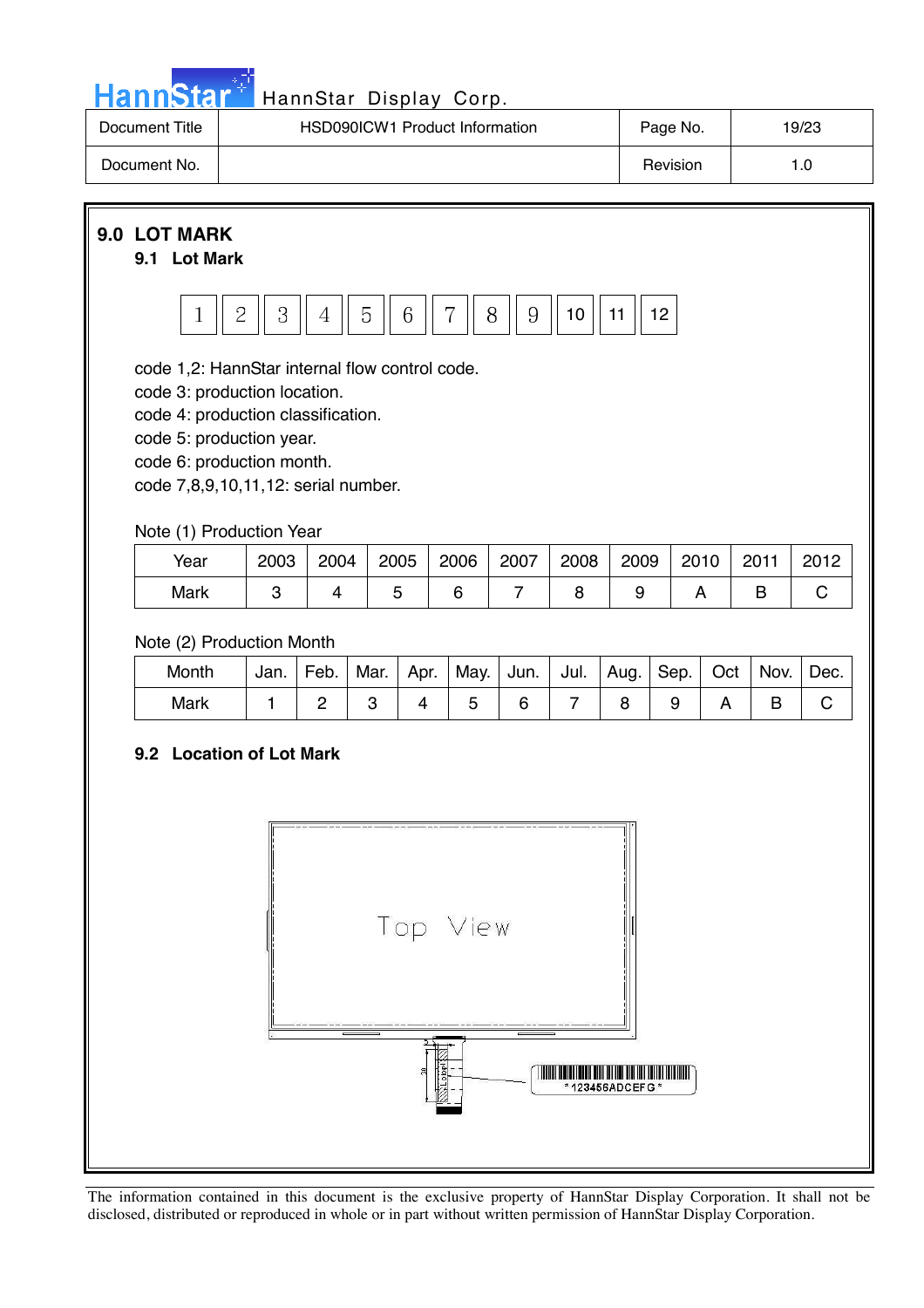

| Document Title | HSD090ICW1 Product Information | Page No. | 20/23 |
|----------------|--------------------------------|----------|-------|
| Document No.   |                                | Revision | 0. ا  |

### **10.0 PACKAGE SPECIFICATION**

**TBD**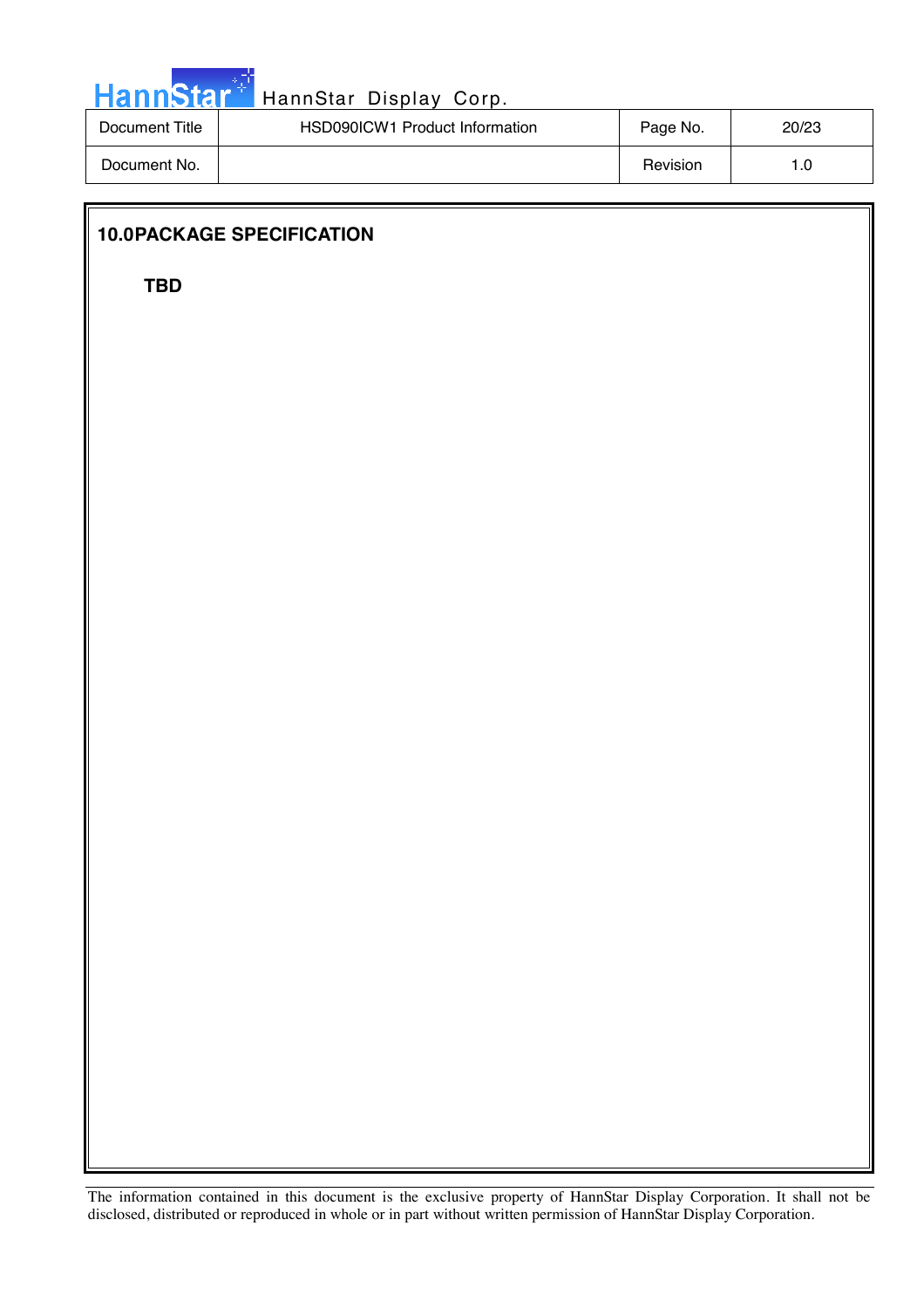

### HannStar Display Corp.

| Document Title | HSD090ICW1 Product Information | Page No. | 21/23 |
|----------------|--------------------------------|----------|-------|
| Document No.   |                                | Revision |       |

### **11.0 GENERAL PRECAUTION**

#### **11.1 Use Restriction**

This product is not authorized for use in life supporting systems, aircraft navigation control systems, military systems and any other application where performance failure could be life-threatening or otherwise catastrophic.

### **11.2 ASSEMBLY PRECAUTION**

- 10.2.1 Please use the mounting hole on the module side in installing and do not bending or wrenching LCD in assembling. And please do not drop, bend or twist LCD module in handling.
- 10.2.2 Please design display housing in accordance with the following guide lines.
	- 10.2.2.1 Housing case must be destined carefully so as not to put stresses on LCD all sides and not to wrench module. The stresses may cause on-uniformity even if there is no non-uniformity statically.
	- 10.2.2.2 Keep sufficient clearance between LCD module back surface and housing when the LCD module is mounted. The clearance in the design is recommended taking into account the tolerance of LCD module thickness and mounting structure height on the housing.
- 10.2.3 Please do not push or scratch LCD panel surface with any-thing hard. And do not soil LCD panel surface by touching with bare hands. ( Polarizer film, surface of LCD panel is easy to be flawed.)
- 10.2.4 Please do not press any parts on the rear side such as source IC, gate IC, and FPC during handling LCD module. If pressing rear part is unavoidable, handle the LCD module with care not to damage them.
- 10.2.5 Please wipe out LCD panel surface with absorbent cotton or soft cloth in case of it being soiled.
- 10.2.6 Please wipe out drops of adhesives like saliva and water on LCD panel surface immediately. They might damage to cause panel surface variation and color change.
- 10.2.7 Please do not take a LCD module to pieces and reconstruct it. Resolving and reconstructing modules may cause them not to work well.

### **11.3 Disassembling or Modification**

Do not disassemble or modify the module. It may damage sensitive parts inside LCD module and may cause scratches or dust on the display. HannStar does not warrant the module, if customers disassemble or modify the module.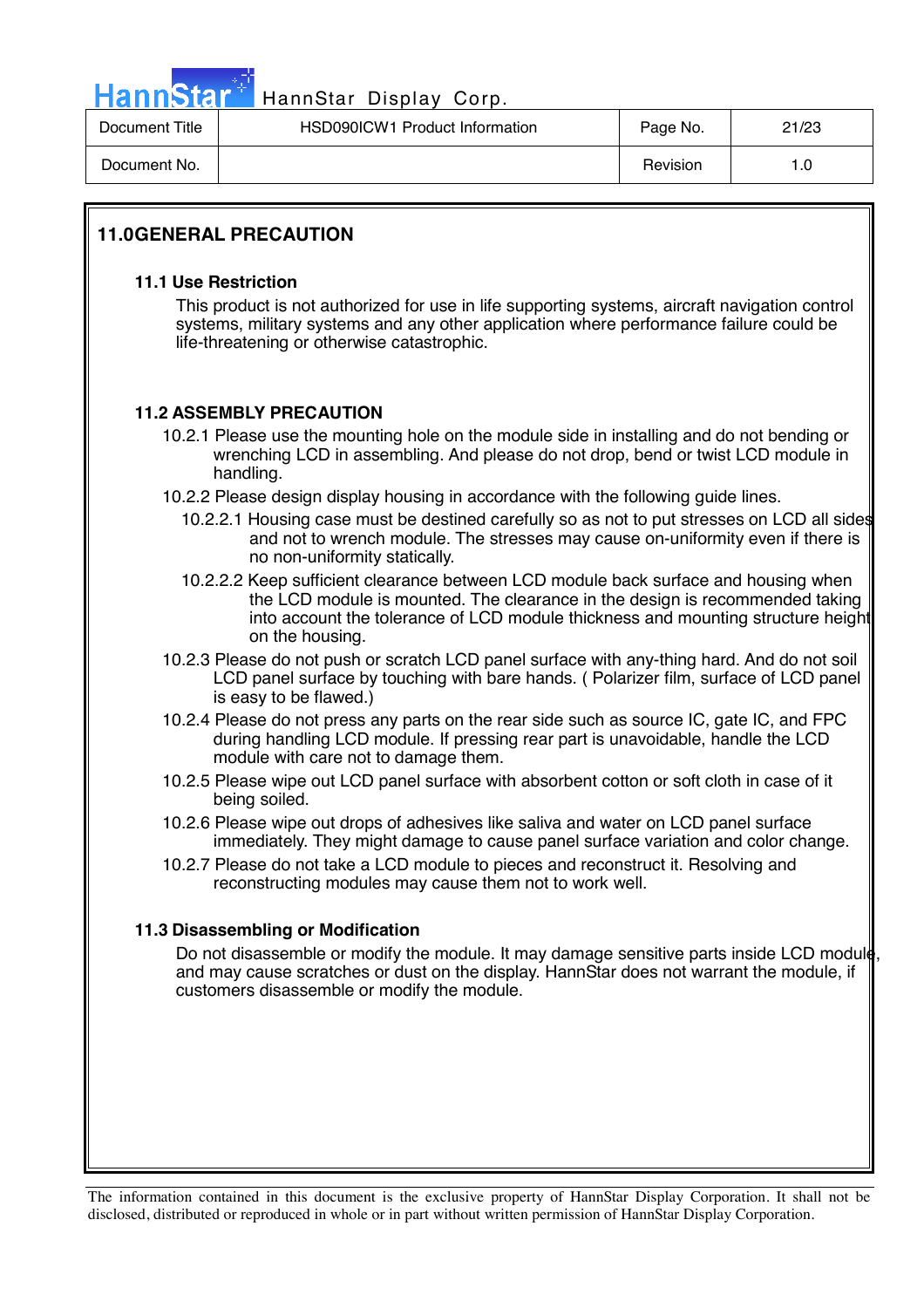HannStar<sup>®</sup>

### HannStar Display Corp.

| Document Title | HSD090ICW1 Product Information | Page No. | 22/23 |
|----------------|--------------------------------|----------|-------|
| Document No.   |                                | Revision |       |

### **11.4 Breakage of LCD Panel**

- 10.4.1 If LCD panel is broken and liquid crystal spills out, do not ingest or inhale liquid crystal, and do not contact liquid crystal with skin.
- 10.4.2 If liquid crystal contacts mouth or eyes, rinse out with water immediately.
- 10.4.3 If liquid crystal contacts skin or cloths, wash it off immediately with alcohol and rinse thoroughly with water.
- 10.4.4 Handle carefully with chips of glass that may cause injury, when the glass is broken.

### **11.5 Absolute Maximum Ratings and Power Protection Circuit**

- 10.5.1 Do not exceed the absolute maximum rating values, such as the supply voltage variation, input voltage variation, variation in parts' parameters, environmental temperature, etc., otherwise LCD module may be damaged.
- 10.5.2 Please do not leave LCD module in the environment of high humidity and high temperature for a long time.
- 10.5.3 It's recommended employing protection circuit for power supply.

### **11.6 Operation**

- 10.6.1 Do not touch, push or rub the polarizer with anything harder than HB pencil lead.Use fingerstalls of soft gloves in order to keep clean display quality, when persons handle the LCD module for incoming inspection or assembly.
- 10.6.2 When the surface is dusty, please wipe gently with absorbent cotton or other soft material.
- 10.6.3 Wipe off saliva or water drops as soon as possible. If saliva or water drops contact with polarizer for a long time, they may causes deformation or color fading.
- 10.6.4 When cleaning the adhesives, please use absorbent cotton wetted with a little petroleum benzine or other adequate solvent.

#### **11.7 Static Electricity**

- 10.6.3 Protection film must remove very slowly from the surface of LCD module to prevent from electrostatic occurrence.
- 10.7.2 Because LCD module uses CMOS-IC on TFT-LCD panel, it is very weak to electrostatic discharge. Please be careful with electrostatic discharge.
- 10.7.3 Persons who handle the module should be grounded through adequate methods.

#### **11.8 Disposal**

When disposing LCD module, obey the local environmental regulations(temperature  $23\pm5$ humidity  $60\pm10\%$ )